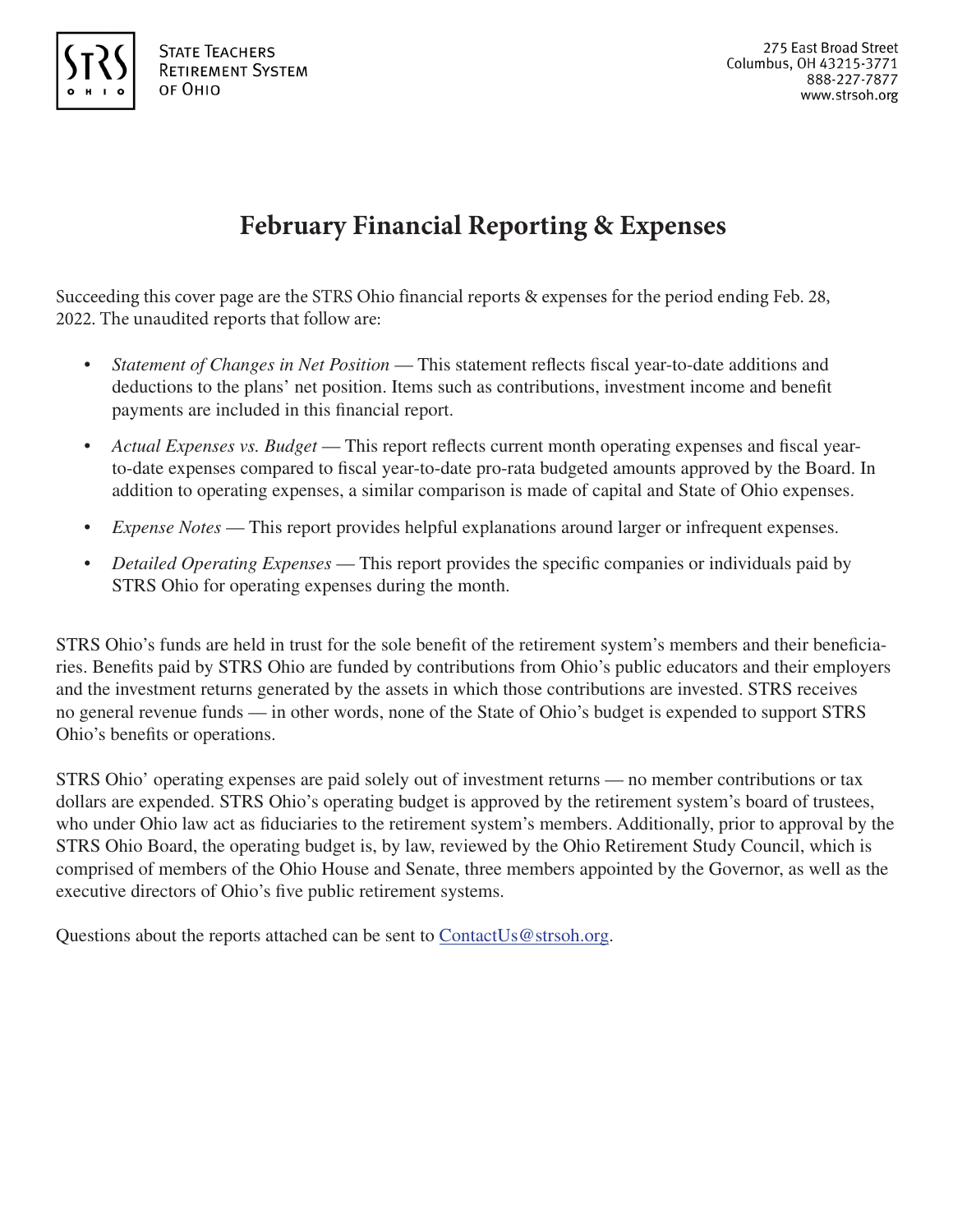## **\*\*\*UNAUDITED\*\*\***

# **State Teachers Retirement System of Ohio**

Statement of Changes in Net Position For the Period July 1, 2021 through February 28, 2022

|                                                 | <b>Defined Benefit</b><br><b>Plans</b> | <b>Defined</b><br>Contribution | Postemployment<br><b>Healthcare</b> | <b>Totals</b>     |
|-------------------------------------------------|----------------------------------------|--------------------------------|-------------------------------------|-------------------|
| <b>Additions:</b>                               |                                        |                                |                                     |                   |
| <b>Contributions:</b>                           |                                        |                                |                                     |                   |
| Member                                          | 1,096,930,187                          | 86,463,014                     |                                     | \$1,183,393,201   |
| Employer                                        | 1,174,889,284                          | 33,624,506                     |                                     | \$1,208,513,790   |
| <b>Transfers from Defined Contribution Plan</b> | 7,210,196                              | (7, 210, 196)                  |                                     |                   |
| Government reimbursements                       |                                        |                                | 72,460,219                          | 72,460,219        |
| Benefit recipient healthcare premiums           |                                        |                                | 145,132,093                         | 145,132,093       |
| Other retirement systems                        | 33,906,170                             |                                |                                     | 33,906,170        |
| <b>Total contributions</b>                      | 2,312,935,837                          | 112,877,324                    | 217,592,312                         | 2,643,405,473     |
| Net investment income (loss)                    | 1,180,291,773                          | (40, 291, 773)                 | 60,000,000                          | 1,200,000,000     |
| <b>Total additions</b>                          | \$3,493,227,610                        | \$72,585,551                   | \$277,592,312                       | \$3,843,405,473   |
| <b>Deductions:</b>                              |                                        |                                |                                     |                   |
| Service retirement                              | 4,541,678,012                          |                                |                                     | 4,541,678,012     |
| Disability retirement                           | 122,063,064                            |                                |                                     | 122,063,064       |
| Survivor benefits                               | 82,463,452                             |                                |                                     | 82,463,452        |
| Health care                                     |                                        |                                | 291,951,808                         | 291,951,808       |
| Other                                           | 30,611,018                             |                                |                                     | 30,611,018        |
| Total benefit payments                          | 4,776,815,546                          |                                | 291,951,808                         | 5,068,767,354     |
| Refunds to members who have withdrawn           | 167,331,437                            | 62,369,055                     |                                     | 229,700,492       |
| Administrative expenses                         | 71,945,360                             |                                | 1,609,304                           | 73,554,664        |
| <b>Total deductions</b>                         | \$5,016,092,343                        | \$62,369,055                   | \$293,561,111                       | \$5,372,022,509   |
| Net increase (decrease)                         | (\$1,522,864,734)                      | \$10,216,497                   | ( \$15,968,799)                     | (\$1,528,617,037) |
| Net position held in trust for pension and      |                                        |                                |                                     |                   |
| postemployment healthcare benefits              |                                        |                                |                                     |                   |
| <b>Beginning of year</b>                        | 89,379,037,867                         | 2,426,469,723                  | 4,929,739,778                       | 96,735,247,368    |
| End of period                                   | \$87,856,173,133                       | \$2,436,686,220                | \$4,913,770,979                     | \$95,206,630,331  |

# **\*\*\*UNAUDITED\*\*\***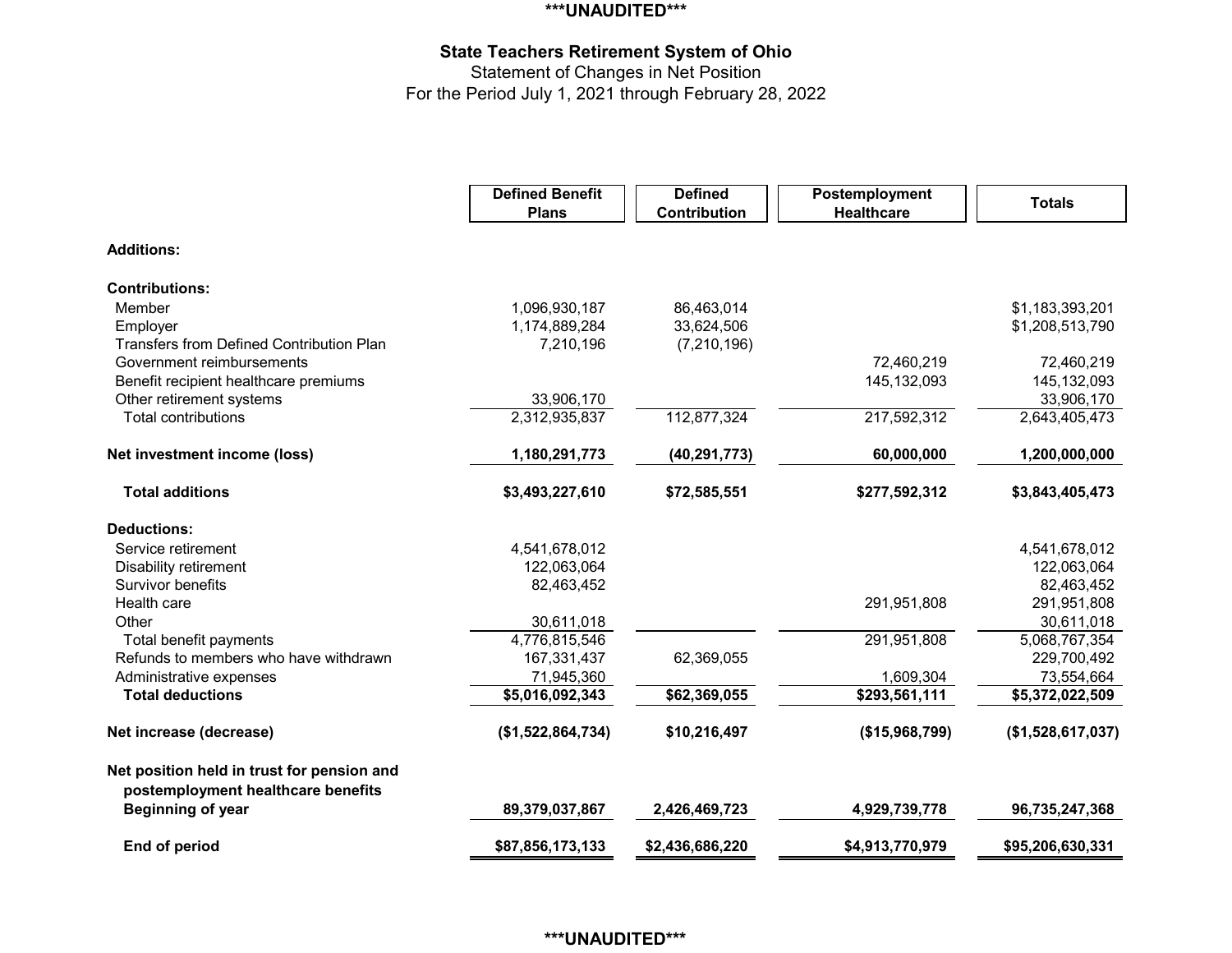#### **STATE TEACHERS RETIREMENT SYSTEM**

Actual Expenses vs. Budget For the Month and Fiscal Year-to-Date Ended February 28, 2022

|                                                                                                                         | February                     | January                     | Year-to-<br>Date             | Expected<br>Budget-<br>to-Date | Annual<br><b>Budget</b> | Prior<br>Year-to-<br>Date |
|-------------------------------------------------------------------------------------------------------------------------|------------------------------|-----------------------------|------------------------------|--------------------------------|-------------------------|---------------------------|
| Compensation                                                                                                            | \$<br>4,352,737 \$           | 6,143,093                   | \$<br>46,268,176 \$          | 47,115,028 \$                  | 63,565,400              | \$<br>46,534,466          |
| <b>Fringe Benefits</b>                                                                                                  | 1,349,948                    | 1,520,686                   | 12,239,646                   | 12,561,666                     | 18,152,300              | 11,410,749                |
| Professional and Technical Services                                                                                     | 900,333                      | 1,247,326                   | 7,371,952                    | 7,471,180                      | 12,265,100              | 7,008,923                 |
| Repairs and Maintenance                                                                                                 | 120,557                      | 472,926                     | 3,883,387                    | 4,123,150                      | 6,516,600               | 4,409,302                 |
| <b>Travel and Vehicles</b>                                                                                              | 4,485                        | 8,894                       | 57,497                       | 364,931                        | 549,100                 | 9,009                     |
| Communications                                                                                                          | 56,853                       | 178,882                     | 835,880                      | 1,034,404                      | 1,810,100               | 1,072,831                 |
| <b>Utilities</b>                                                                                                        | 108,784                      | 69,385                      | 580,236                      | 642,323                        | 1,015,000               | 530,978                   |
| <b>Supplies and Materials</b>                                                                                           | 44,172                       | 41,417                      | 549,839                      | 540,181                        | 845,900                 | 383,538                   |
| <b>Other Expenses</b>                                                                                                   | 66,162                       | 34,356                      | 1,024,821                    | 1,107,489                      | 1,294,600               | 836,749                   |
| <b>Total Operating Expenses</b>                                                                                         | 7,004,031 \$                 | 9,716,965 \$                | 72,811,434 \$                | 74,960,351 \$                  | 106,014,100 \$          | 72,196,545                |
|                                                                                                                         |                              |                             |                              |                                |                         |                           |
| <b>Capital Budget</b>                                                                                                   | \$<br>453,063 \$             | 330,142 \$                  | 1,375,930 \$                 | 1,375,930 \$                   | 9,096,900 \$            | 933,312                   |
| State of Ohio Expenses                                                                                                  | \$<br>162,152 \$             | 338,198 \$                  | 743,230 \$                   | 743,230 \$                     | 1,263,000 \$            | 208,751                   |
|                                                                                                                         |                              |                             |                              |                                |                         |                           |
| Capital Budget Carryover                                                                                                | \$<br>263,797 \$             | 175,952 \$                  | 1,233,184 \$                 | 1,233,184 \$                   | 1,109,055 \$            | 2,621,448                 |
| Staffing Information:<br><b>Budgeted FTE Associates</b><br><b>Full Time Equivalent Associates</b><br>Open FTE Positions | February<br>530<br>490<br>13 | January<br>530<br>492<br>13 | December<br>530<br>499<br>11 |                                |                         |                           |

Mr. McFee moved, seconded by Ms. Herrington, that the report be accepted and the expenditures for the month ending February 28, 2022 in the total amount of \$7,883,043 be approved.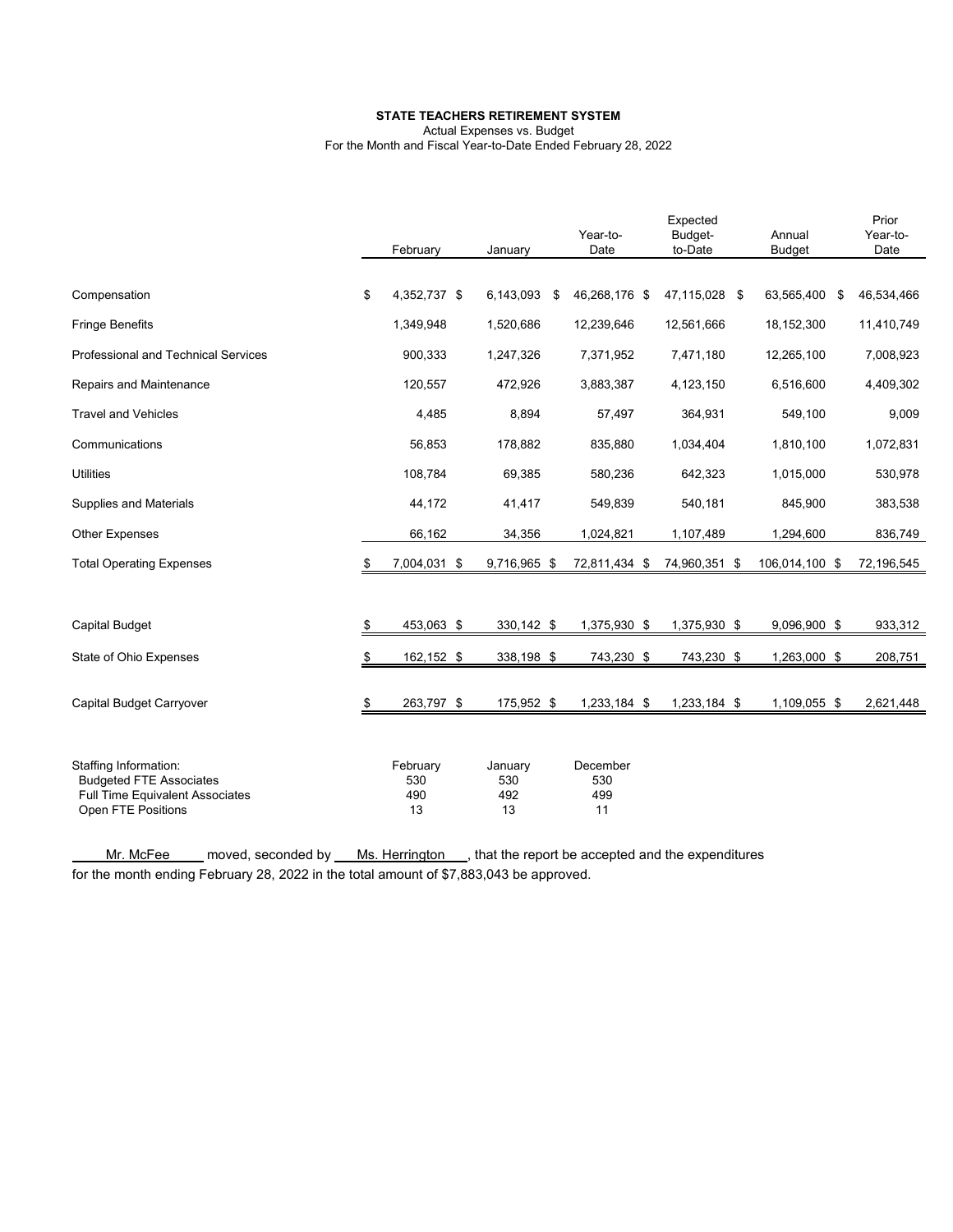#### **STATE TEACHERS RETIREMENT SYSTEM**

Actual Expenses vs. Budget

For the Month and Fiscal Year-to-Date Ended February 28, 2022

|                                              | February           | January        | Year-to-<br>Date | Expected<br>Budget-<br>to-Date | Annual<br><b>Budget</b> | Prior<br>Year-to-<br>Date |
|----------------------------------------------|--------------------|----------------|------------------|--------------------------------|-------------------------|---------------------------|
| <b>COMPENSATION</b>                          |                    |                |                  |                                |                         |                           |
| Salary and Wages                             | \$<br>3,961,172 \$ | 4,037,591 \$   | 36,242,253 \$    | 36,879,023 \$                  | 53,269,700 \$           | 36,287,849                |
| <b>Other Compensation</b>                    | 1,936              | 647            | 13,703           | 15,906                         | 22,700                  | 14,041                    |
| Incentive Compensation                       | 0                  | 0              | 6,689,501        | 7,500,000                      | 7,500,000               | 7,259,183                 |
| Unused Vacation and Sick Leave               | 380,545            | 2,093,837      | 3,214,523        | 2,615,700                      | 2,615,700               | 2,887,977                 |
| Overtime                                     | 2,484              | 7,718          | 57,446           | 53,649                         | 75,600                  | 42,011                    |
| Service Awards                               | 6,600              | 3,300          | 50,750           | 50,750                         | 81,700                  | 43,405                    |
| <b>Total Compensation</b>                    | \$<br>4,352,737 \$ | 6,143,093 \$   | 46,268,176 \$    | 47,115,028 \$                  | 63,565,400 \$           | 46,534,466                |
| <b>FRINGE BENEFITS</b>                       |                    |                |                  |                                |                         |                           |
| <b>OPERS Employer Cost</b>                   | \$<br>558,052 \$   | 734,868 \$     | 5,829,994 \$     | 6.158.716 \$                   | 8,529,800 \$            | 5.874.158                 |
| Medical/Hospitalization Insurance            | 643,887            | 610,670        | 4,996,498        | 5,000,000                      | 7,500,000               | 4,473,150                 |
| Medicare                                     | 61,914             | 87,053         | 659,164          | 646,754                        | 934,200                 | 661,233                   |
| Dental Insurance                             | 44,691             | 44,843         | 365,444          | 389,720                        | 581,000                 | 378,419                   |
| <b>Educational Assistance</b>                | (646)              | (1,686)        | 30,001           | 79,918                         | 100,000                 | 67,125                    |
| <b>Workers' Compensation</b>                 | 10,971             | 13,747         | 110,757          | 93,462                         | 135,000                 | (241, 633)                |
| Life Insurance                               | 22,655             | 22,647         | 179,836          | 136,113                        | 265,000                 | 139,075                   |
| <b>Disability Insurance</b>                  | 8,424              | 8,544          | 67,920           | 49,298                         | 99,300                  | 50.424                    |
| Wellness                                     | 0                  | 0              | 32               | 0                              | 0                       | 249                       |
| Unemployment Compensation                    | 0                  | 0              | $\Omega$         | 7,686                          | 8.000                   | 8.549                     |
| <b>Total Fringe Benefits</b>                 | \$<br>1,349,948 \$ | 1,520,686 \$   | 12,239,646 \$    | 12,561,666 \$                  | 18,152,300 \$           | 11,410,749                |
| PROFESSIONAL AND TECHNICAL SERVICES          |                    |                |                  |                                |                         |                           |
| Actuary                                      | \$<br>52,715 \$    | 0 <sup>3</sup> | 145,200 \$       | 170,009 \$                     | 347,000 \$              | 132,018                   |
| Audit                                        | 34,651             | 2,668          | 138,504          | 123,525                        | 164,700                 | 97,913                    |
| <b>Banking Expense</b>                       | 18,782             | 22,666         | 149,691          | 143,333                        | 215,000                 | 142,968                   |
| <b>Board Election Processing</b>             | 0                  | 0              | 0                | 1,246                          | 70,000                  | 1,924                     |
| <b>Contract Services</b>                     | 17,405             | 32,067         | 267,927          | 300,605                        | 461,500                 | 316,945                   |
| <b>Custodial Banking Fees</b>                | 56,385             | 458,226        | 1,258,036        | 1,197,967                      | 2,200,000               | 1,066,275                 |
| Data Management and Analytics                | 0                  | 0              | 29,500           | 66,500                         | 133,000                 | 59,000                    |
| Disaster Recovery                            | 10.084             | 9.919          | 73.559           | 202,733                        | 304,100                 | 31,098                    |
| <b>Employment Verification</b>               | 1,229              | 1,213          | 7,291            | 2,600                          | 2,600                   | 4,303                     |
| <b>Health Care Consultant</b>                | 2,118              | 3,022          | 45,200           | 130,500                        | 261,000                 | 6,000                     |
| Insurance Consultant                         | 0                  | 15,500         | 46,500           | 45,994                         | 92,500                  | 45,000                    |
| <b>Investigative Services</b>                | 1,531              | 1,529          | 9,044            | 10,857                         | 24,600                  | 9,691                     |
| <b>Investment Consultant</b>                 | 20,834             | 143,735        | 391,637          | 433,844                        | 820,000                 | 379,062                   |
| <b>Investment Research Services</b>          | 66,106             | 412,679        | 2,459,412        | 2,585,888                      | 3,150,000               | 2,512,842                 |
| Legal Fees                                   | 0                  | 3,789          | 61,178           | 201,747                        | 285,000                 | 71,967                    |
| <b>Medical Examinations</b>                  | 38,024             | 30,782         | 182,549          | 210,273                        | 315,000                 | 205,890                   |
| <b>Other Consulting Services</b>             | 27,769             | 33,829         | 256,630          | 230,790                        | 602,800                 | 217,943                   |
| Quotation and Analytic Services              | 547,215            | 65,560         | 1,808,354        | 1,349,650                      | 2,699,300               | 1,676,514                 |
| <b>Real Estate Contract Services</b>         | 0                  | 10,000         | 21,000           | 28,500                         | 57,000                  | 21,000                    |
| <b>Recruitment Fees</b>                      | 5,485              | 142            | 20,740           | 21,285                         | 40,000                  | 8,820                     |
| <b>Temporary Employment Services</b>         | $\Omega$           | 0              | 0                | 13,333                         | 20.000                  | 1.750                     |
| <b>Total Professional/Technical Services</b> | \$<br>$900,333$ \$ | 1,247,326 \$   | 7,371,952 \$     | 7,471,180 \$                   | 12,265,100 \$           | 7,008,923                 |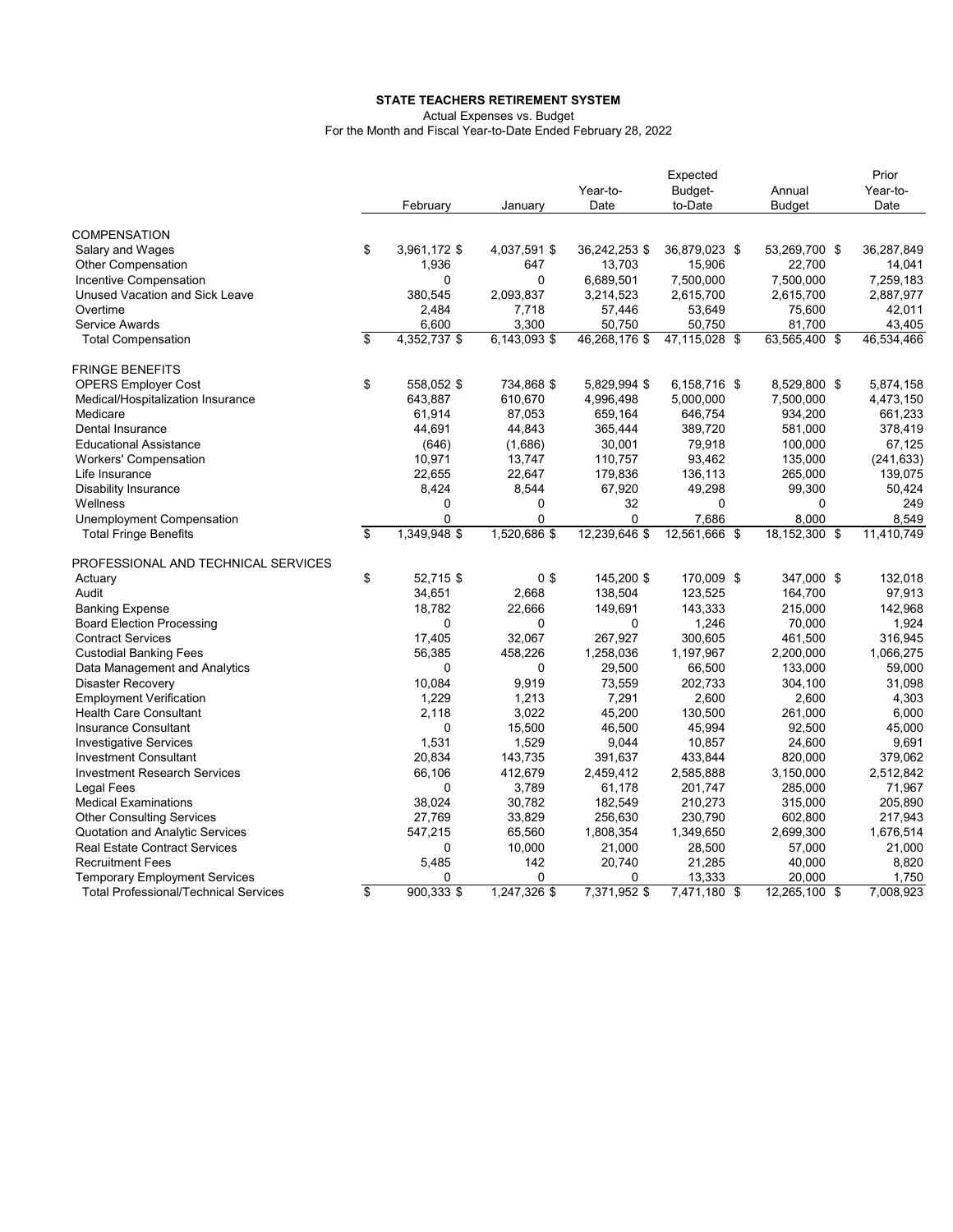#### February Expenses vs. Budget Page 2

|                                                      |                         |                |              |                 | Expected         |                  | Prior            |
|------------------------------------------------------|-------------------------|----------------|--------------|-----------------|------------------|------------------|------------------|
|                                                      |                         |                |              | Year-to-        | Budget-          | Annual           | Year-to-         |
|                                                      |                         | February       | January      | Date            | to-Date          | <b>Budget</b>    | Date             |
| <b>REPAIRS AND MAINTENANCE</b>                       |                         |                |              |                 |                  |                  |                  |
| <b>Building Maintenance and Equipment</b>            | \$                      | 56,890 \$      | 138,153 \$   | 536,960 \$      | 382,240 \$       | 760,000 \$       | 427,767          |
| Copiers                                              |                         | 6,106          | 5,051        | 43,470          | 64,590           | 97,000           | 39,908           |
| Data Processing Equipment                            |                         | 46,783         | 220,403      | 2,982,656       | 3,354,400        | 5,031,600        | 3,636,837        |
| Elevators                                            |                         | 0              | 0            | 0               | 5,010            | 110,000          | 3,385            |
| Mail Center Equipment                                |                         | $\Omega$       | 1,692        | 11,260          | 18,540           | 29,500           | 18,598           |
| Property Tax and Leases                              |                         | 9,056          | 90,360       | 153,753         | 153,101          | 270,000          | 153,196          |
| Safety and Security Equipment                        |                         | 956            | 15,135       | 138,254         | 128,881          | 188,500          | 114,443          |
| <b>Trash Removal</b>                                 |                         | 766            | 2,132        | 17,034          | 16,388           | 30,000           | 15,168           |
| <b>Total Repairs and Maintenance</b>                 | \$                      | 120,557 \$     | 472,926 \$   | 3,883,387 \$    | 4,123,150 \$     | 6,516,600 \$     | 4,409,302        |
| <b>TRAVEL AND VEHICLES</b>                           |                         |                |              |                 |                  |                  |                  |
| Gasoline                                             | \$                      | 44 \$          | 236 \$       | 1,536 \$        | 3,931 \$         | 7,600 \$         | 524              |
| <b>Staff and Board Travel</b>                        |                         | 4,269          | 8,658        | 52,885          | 354,333          | 531,500          | 7,706            |
| Vehicle Maintenance                                  |                         | 172            | 0            | 3,076           | 6,667            | 10,000           | 779              |
| <b>Total Travel and Vehicles</b>                     | \$                      | 4,485\$        | 8,894 \$     | 57,497 \$       | 364,931 \$       | 549,100 \$       | 9.009            |
| <b>COMMUNICATIONS</b>                                |                         |                |              |                 |                  |                  |                  |
| <b>Courier Services</b>                              | \$                      | $3,154$ \$     | $3,177$ \$   | 17,358 \$       | 16,571 \$        | 25,000 \$        | 11,352           |
| <b>Outsourced Distribution</b>                       |                         | 212            | 7,246        | 15,115          | 66,667           | 100,000          | 67,609           |
| Photography / Media                                  |                         | 0              | $\Omega$     | 0               | 5,000            | 5,000            | 18               |
| Postage                                              |                         | 8,946          | 105,888      | 411,310         | 503,193          | 965,100          | 589,262          |
| Printing                                             |                         | 9,469          | 26,952       | 133,749         | 237,133          | 325,000          | 197,694          |
| Telecommunications                                   |                         | 35,072         | 35,619       | 258,348         | 205,839          | 390,000          | 206,896          |
| <b>Total Communications</b>                          | \$                      | 56,853 \$      | 178,882 \$   | 835,880 \$      | 1,034,404 \$     | 1,810,100 \$     | 1,072,831        |
| <b>UTILITIES</b>                                     |                         |                |              |                 |                  |                  |                  |
| Electricity                                          | \$                      | 58,809 \$      | 61,352 \$    | 438,742 \$      | 533,333 \$       | 800,000 \$       | 429,120          |
| <b>Natural Gas</b>                                   |                         | 47,155         | 4,929        | 111,066         | 56,369           | 120,000          | 61,167           |
| Oil                                                  |                         | 0              | 0            | 0               | 0                | 15,000           | $\mathbf 0$      |
| Water                                                |                         | 2,820          | 3,104        | 30,428          | 52,621           | 80.000           | 40,691           |
| <b>Total Utilities</b>                               | $\overline{\mathbf{S}}$ | 108,784 \$     | 69,385 \$    | 580,236 \$      | 642,323 \$       | 1,015,000 \$     | 530,978          |
|                                                      |                         |                |              |                 |                  |                  |                  |
| SUPPLIES AND MATERIALS                               |                         |                |              |                 |                  |                  |                  |
| <b>Equipment Supplies</b>                            | \$                      | 17,967 \$      | 32,114 \$    | 416,363 \$      | 355,200 \$       | 532,800 \$       | 243,213          |
| <b>Food Service Supplies</b>                         |                         | 7,835<br>4,808 | 736<br>1,382 | 34,557          | 35,667           | 53,500           | 23,817           |
| <b>Office Supplies</b><br>Personal Computer Software |                         | 0              | 2,450        | 20,913<br>7,013 | 33,279<br>33,730 | 51,500<br>55,500 | 16,830<br>28,957 |
| Publications/Subscriptions                           |                         | 9,103          | 1,478        | 44,634          | 56,921           | 113,600          | 48,493           |
| Uniforms                                             |                         | 4,459          | 3,257        | 26,359          | 25,385           | 39,000           | 22,228           |
| <b>Total Supplies and Materials</b>                  | \$                      | 44,172 \$      | 41,417 \$    | 549,839 \$      | 540,181 \$       | 845,900 \$       | 383,538          |
|                                                      |                         |                |              |                 |                  |                  |                  |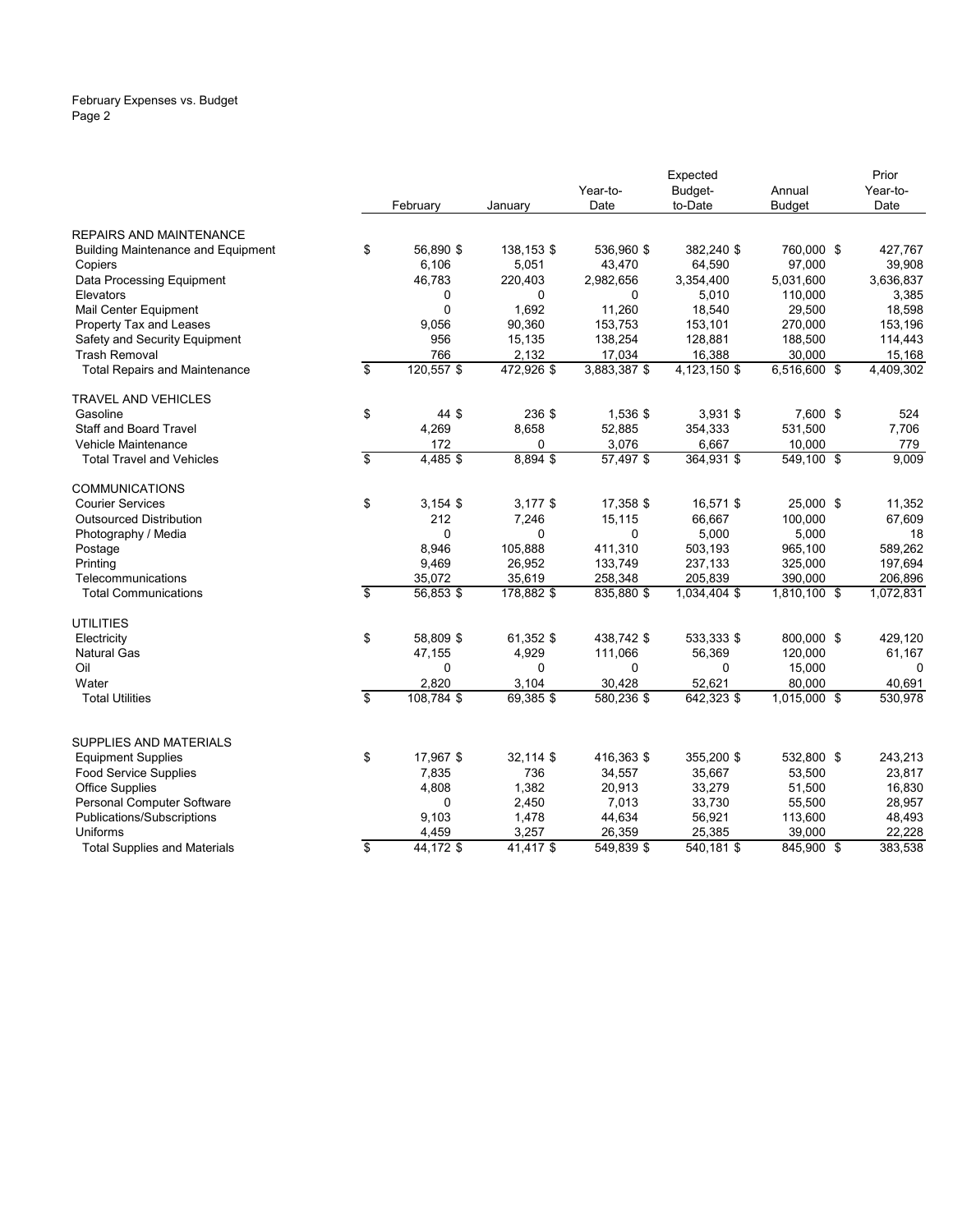#### February Expenses vs. Budget Page 3

|                                     |                 |                |               | Expected      |                | Prior      |
|-------------------------------------|-----------------|----------------|---------------|---------------|----------------|------------|
|                                     |                 |                | Year-to-      | Budget-       | Annual         | Year-to-   |
|                                     | February        | Januarv        | Date          | to-Date       | <b>Budget</b>  | Date       |
|                                     |                 |                |               |               |                |            |
| <b>OTHER EXPENSES</b>               |                 |                |               |               |                |            |
| <b>Board Employer Reimbursement</b> | \$<br>0\$       | 0 <sup>3</sup> | 0\$           | 0\$           | $3,000$ \$     | 0          |
| <b>Conferences and Seminars</b>     | 5,171           | 2,265          | 21,871        | 66,586        | 97,000         | 15,301     |
| Dues and Licenses                   | 7,958           | 16,502         | 100,683       | 101.918       | 168,400        | 94,637     |
| Insurance                           | 0               | 0              | 778.436       | 775,000       | 775,000        | 667,229    |
| Member/Employer Education Programs  | 917             | 0              | 965           | 48.733        | 73,100         | (167)      |
| Miscellaneous Expense               | 935             | 1,143          | 10.780        | 12.650        | 24.200         | 9,868      |
| Other Board Expense                 | 423             | 0              | 1.537         | 2.335         | 3,500          | 1,079      |
| <b>Other Staff Expense</b>          | 390             | 5,651          | 9,172         | 15,200        | 22.800         | (408)      |
| Training                            | 50,368          | 8,795          | 101,377       | 85,067        | 127,600        | 49,210     |
| <b>Total Other Expenses</b>         | \$<br>66,162 \$ | 34,356 \$      | 1,024,821 \$  | 1,107,489 \$  | 1,294,600 \$   | 836,749    |
| <b>Total Operating Expenses</b>     | 7,004,031 \$    | 9,716,965 \$   | 72,811,434 \$ | 74,960,351 \$ | 106,014,100 \$ | 72,196,545 |

|                                               |                 |            |              | Expected     |              | Prior     |
|-----------------------------------------------|-----------------|------------|--------------|--------------|--------------|-----------|
|                                               |                 |            | Year-to-     | Budget-      | Annual       | Year-to-  |
|                                               | February        | January    | Date         | to-Date      | Budget       | Date      |
|                                               |                 |            |              |              |              |           |
| <b>Building Improvements</b>                  | \$<br>29,578 \$ | 321,292 \$ | 468,299 \$   | 468,299 \$   | 2,585,000 \$ | 64,098    |
| <b>Furniture &amp; Fixtures</b>               |                 |            |              |              |              | 0         |
| <b>Audio Visual</b>                           |                 |            |              |              |              | 0         |
| Information Processing                        | 290,105         | 8,850      | 580,322      | 580,322      | 4,898,000    | 330,715   |
| Maintenance                                   |                 |            | 7,141        | 7,141        | 517,000      | 314,347   |
| Miscellaneous                                 |                 |            | 0            |              |              |           |
| Office                                        |                 |            | 21,101       | 21,101       | 67,400       |           |
| Telecommunications                            |                 |            |              |              |              |           |
| Vehicles                                      |                 |            |              |              | 29,500       | 16,558    |
| <b>Computer Software</b>                      | 133,380         | 0          | 299,067      | 299,067      | 1,000,000    | 207,594   |
| <b>Total Capital Budget</b>                   | 453,063 \$      | 330,142 \$ | 1,375,930 \$ | 1,375,930 \$ | 9,096,900 \$ | 933,312   |
| <b>Total State of Ohio Expenses</b>           | 162,152 \$      | 338,198 \$ | 743,230 \$   | 743,230 \$   | 1,263,000 \$ | 208,751   |
|                                               |                 |            |              |              |              |           |
| Capital Budget Carryover - Fiscal 2021        | 263,797 \$      | 175,952 \$ | 1,233,184 \$ | 1,233,184 \$ | 1,109,055 \$ |           |
| Capital Budget Carryover - Fiscal 2020 & 2019 | 0\$             | 0\$        | 0\$          | 0\$          | 0\$          | 2,621,448 |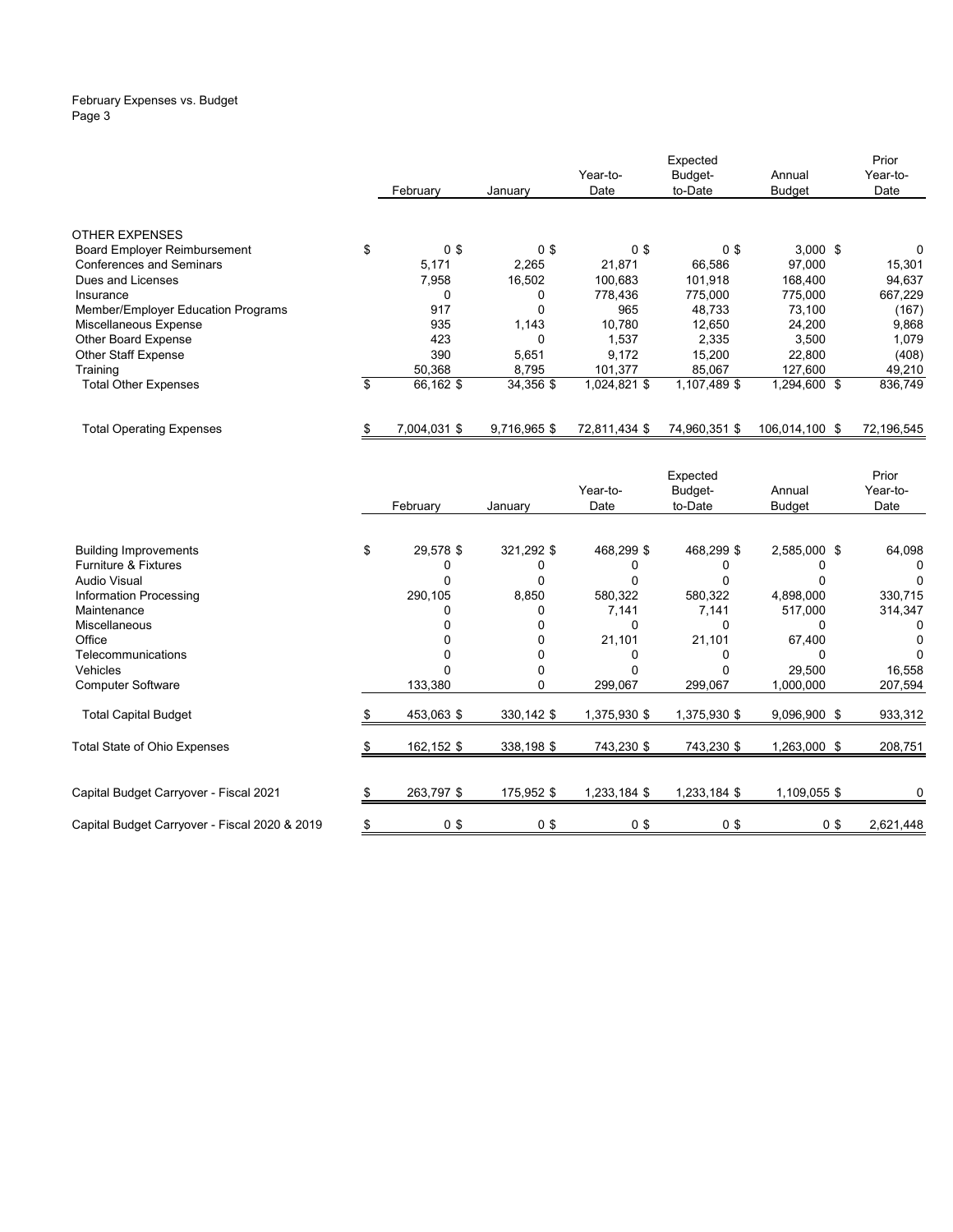# **February 2022 Expense Notes**

# **General Comments**

Actual fiscal year-to-date operating expenses total \$72.8 million, which is approximately \$2.1 million under the expected budget.

# **Compensation and Fringe Benefits**

Unused Vacation and Sick Leave includes payment to three retiring associates and two separated associates. Educational Assistance reflects a credit balance for tuition reimbursement.

# **Professional and Technical Services**

Actuary includes pension and health care valuation services, plan lever analysis and quinquennial experience study. Audit includes the annual financial statement audit and GASB 68 and 75 audits. Monthly alternative investment consultant fees are included in Investment Consultant. Investment Research Services include quarterly private market research services. Member research is included in Other Consulting Services. Quotation and Analytic Services include quarterly Bloomberg charges.

# **Repairs and Maintenance**

Building Maintenance and Equipment includes repairs for fire sprinkler, boiler, and overhead garage door.

# **Utilities**

Natural Gas includes two months of usage.

## **Supplies and Materials**

Publications/Subscriptions include annual subscription for The New York Times.

## **Other Expenses**

Training for the replacement human resources and finance system is included in Training.

## **Capital Budget**

Capital items for February include server upgrades and costs for the replacement human resources and finance system.

## **State of Ohio Expenses**

Fiduciary audit, actuarial audit and Ohio Auditor of State special audit costs were paid in February.

## **Capital Budget Carryover**

The capital budget carryover includes payment for the replacement investment portfolio management system.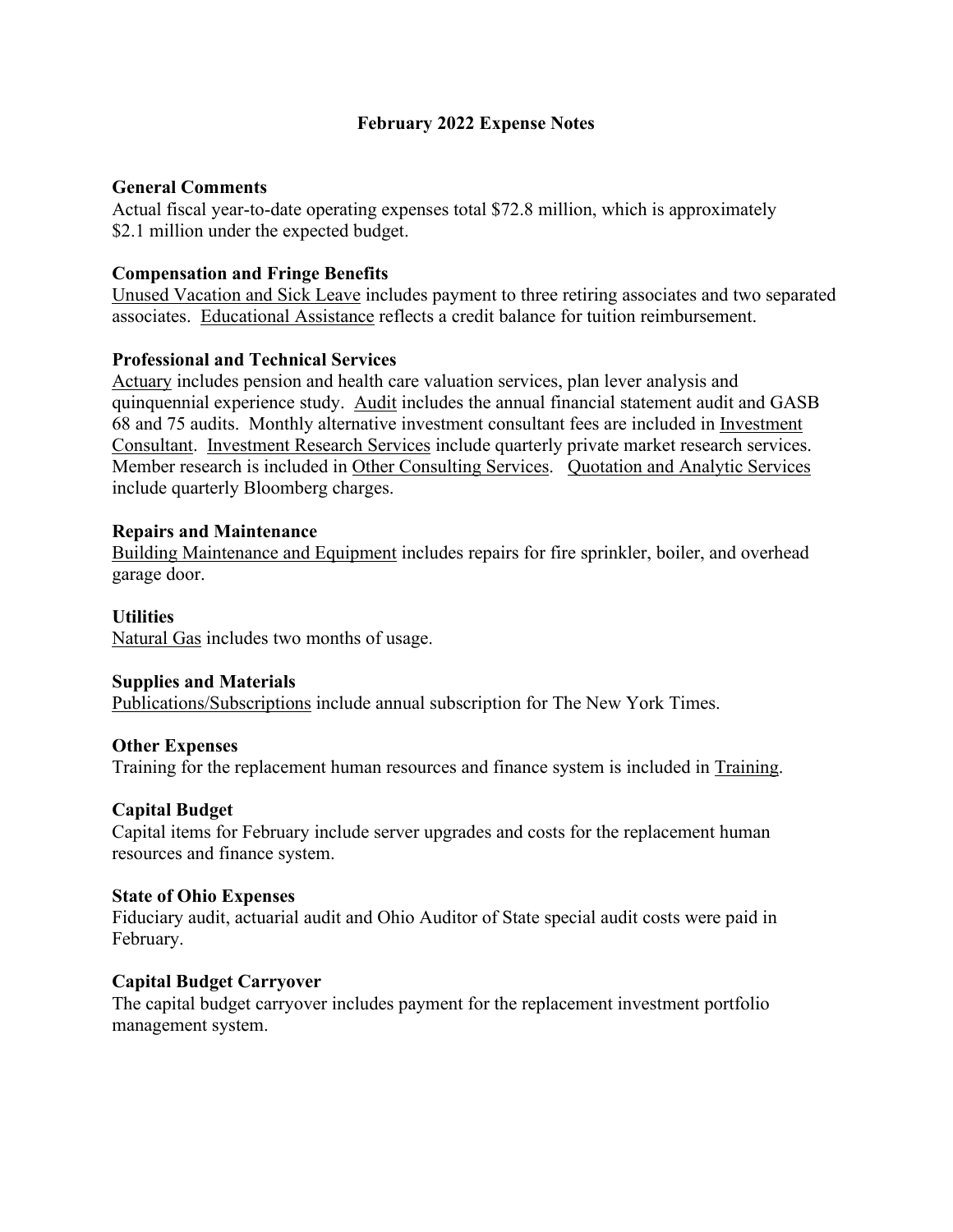#### **State Teachers Retirement System of Ohio Detailed Operating Expenses For the Month Ended February 28, 2022**

| <b>ACCOUNT</b>                                        | <b>VENDOR</b>                                                                                                                                  |              | <b>AMOUNT</b>                                                        |
|-------------------------------------------------------|------------------------------------------------------------------------------------------------------------------------------------------------|--------------|----------------------------------------------------------------------|
| Compensation<br>Salaries & Wages                      | <b>STRS OHIO</b>                                                                                                                               | Total        | 4,350,253<br>4,350,253                                               |
| Overtime                                              | <b>STRS OHIO</b>                                                                                                                               | <b>Total</b> | 2,484<br>2,484                                                       |
|                                                       | <b>Total Salaries and Wages</b>                                                                                                                |              | 4,352,737                                                            |
| <b>Fringe Benefits</b>                                |                                                                                                                                                |              |                                                                      |
| <b>OPERS Employer Cost</b>                            | <b>STRS OHIO</b>                                                                                                                               | <b>Total</b> | 558,052<br>558,052                                                   |
| Medical/Hospitalization Insurance                     | AETNA BEHAVIORAL HEALTH LLC-ASSOC<br>AETNA-ASSOC PREM<br><b>IBM CORPORATION</b><br><b>MEDICAL CLAIMS</b><br>MISC. RECEIPTS<br><b>STRS OHIO</b> | <b>Total</b> | 685<br>14,731<br>8,917<br>720,000<br>(3,805)<br>(96, 641)<br>643,887 |
| Medicare                                              | <b>STRS OHIO</b>                                                                                                                               | <b>Total</b> | 61,914<br>61,914                                                     |
| Dental Insurance                                      | <b>DELTA DENTAL</b><br>MISC. RECEIPTS                                                                                                          | <b>Total</b> | 44,920<br>(229)<br>44,691                                            |
| <b>Educational Assistance</b>                         | <b>FRANKLIN UNIVERSITY</b><br><b>MISC. RECEIPTS</b><br><b>STRS OHIO</b>                                                                        | <b>Total</b> | 2,144<br>(1,788)<br>(1,002)<br>(646)                                 |
| Workers' Compensation                                 | <b>STRS OHIO</b>                                                                                                                               | <b>Total</b> | 10,971<br>10,971                                                     |
| Life Insurance                                        | <b>MISC. RECEIPTS</b><br>MUTUAL OF OMAHA                                                                                                       | <b>Total</b> | (391)<br>23,046<br>22,655                                            |
| <b>Disability Insurance</b>                           | MUTUAL OF OMAHA                                                                                                                                | <b>Total</b> | 8,424<br>8,424                                                       |
|                                                       | <b>Total Fringe Benefits</b>                                                                                                                   |              | 1,349,948                                                            |
| <b>Professional and Technical Services</b><br>Actuary | <b>CHEIRON INC</b>                                                                                                                             | <b>Total</b> | 52,715<br>52,715                                                     |
| Audit                                                 | CLAIM TECHNOLOGIES INC<br><b>CROWE LLP</b><br>TREASURER STATE OF OHIO                                                                          | <b>Total</b> | 1,441<br>32,275<br>935<br>34,651                                     |
| <b>Banking Expense</b>                                | FIFTH THIRD BANK                                                                                                                               |              | 18,782                                                               |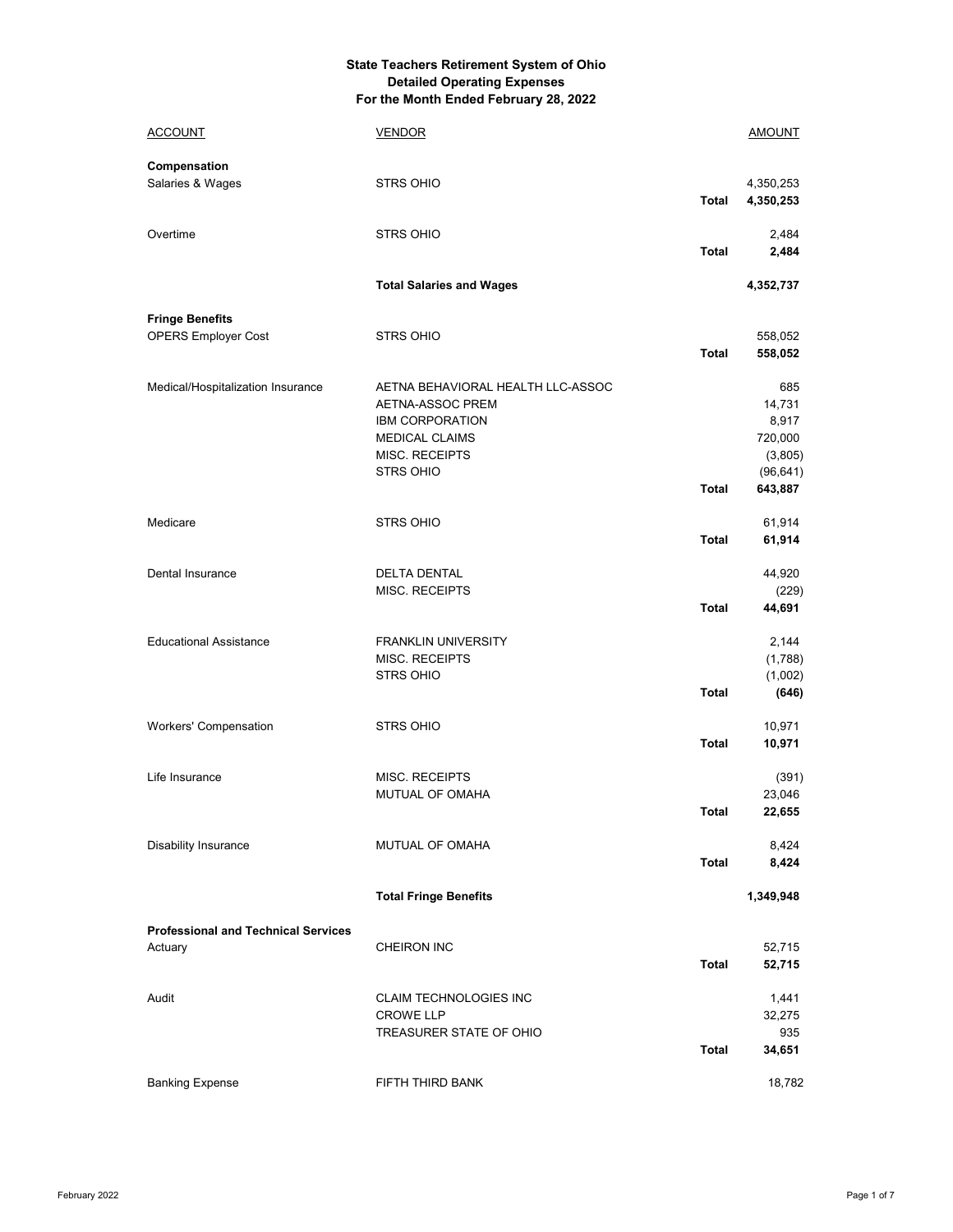| ACCOUNT                             | <b>VENDOR</b>                                              |              | AMOUNT          |
|-------------------------------------|------------------------------------------------------------|--------------|-----------------|
|                                     |                                                            | Total        | 18,782          |
| <b>Contract Services</b>            | <b>BAESMAN GROUP INC</b>                                   |              | 12,648          |
|                                     | <b>SOUNDCOM SYSTEMS</b>                                    |              | 4,757           |
|                                     |                                                            | <b>Total</b> | 17,405          |
| <b>Custodial Banking Fees</b>       | FIFTH THIRD BANK                                           |              | 56,385          |
|                                     |                                                            | <b>Total</b> | 56,385          |
| <b>Disaster Recovery</b>            | RECOVERY POINT SYSTEMS                                     |              | 9,200           |
|                                     | <b>VRC COMPANIES LLC</b>                                   | <b>Total</b> | 884<br>10,084   |
|                                     |                                                            |              |                 |
| <b>Employment Verification</b>      | OHIOHEALTH/WORK HEALTH                                     |              | 92              |
|                                     | <b>SCREENPOINTE INC</b>                                    | <b>Total</b> | 1,137<br>1,229  |
|                                     |                                                            |              |                 |
| <b>Health Care Consultants</b>      | <b>BUCK GLOBAL LLC</b>                                     |              | 2,118           |
|                                     |                                                            | <b>Total</b> | 2,118           |
| <b>Investigative Services</b>       | LEXISNEXIS RISK SOLUTIONS                                  |              | 1,531           |
|                                     |                                                            | <b>Total</b> | 1,531           |
| <b>Investment Consultant</b>        | <b>CLIFFWATER LLC</b>                                      |              | 20,834          |
|                                     |                                                            | <b>Total</b> | 20,834          |
| <b>Investment Research Services</b> | DTCC ITP LLC                                               |              | 2,632           |
|                                     | FRANK RUSSELL COMPANY                                      |              | 15,585          |
|                                     | FTSE INTERNATIONAL LTD                                     |              | 2,922           |
|                                     | <b>MSCI INC</b><br>STEPSTONE GROUP LP                      |              | 2,810<br>37,500 |
|                                     | <b>TRADEWEB LLC</b>                                        |              | 1,600           |
|                                     | <b>VIRTU ITG PLATFORMS LLC</b>                             |              | 3,057           |
|                                     |                                                            | Total        | 66,106          |
| <b>Medical Examinations</b>         | ALBERT J KOLIBASH JR MD                                    |              | 470             |
|                                     | <b>CLAIRE V WOLFE MD</b>                                   |              | 185             |
|                                     | COPC SPORTS SPINE & JOINT<br>DONALD C MANN MD INC          |              | 650<br>850      |
|                                     | FORUM OHIO LLC                                             |              | 16,250          |
|                                     | <b>INDEPENDENT EVALUATORS INC</b>                          |              | 500             |
|                                     | JAMES N ALLEN, MD                                          |              | 555             |
|                                     | JAMES R. HAWKINS, M.D.                                     |              | 600             |
|                                     | KIDNEY SPECIALISTS INC                                     |              | 225             |
|                                     | KIMBERLY TOGLIATTI-TRICKETT MD<br><b>MARC COOPERMAN MD</b> |              | 1,000<br>285    |
|                                     | MARTIN J GOTTESMAN MD                                      |              | 7,972           |
|                                     | MEDICAL EVALUATORS LLC                                     |              | 2,026           |
|                                     | METROHEALTH PROFESSIONAL GROUP                             |              | 311             |
|                                     | OHIO ENT                                                   |              | 1,075           |
|                                     | OLAYA LIZETTE SOLIS MD<br>OSU NEUROSCIENCE CENTER LLC      |              | 2,200<br>790    |
|                                     | RONALD L WHISLER MD                                        |              | 470             |
|                                     | STEIMAN NEUROLOGY GROUP INC                                |              | 575             |
|                                     | STEPHEN F PARISER, MD                                      |              | 185             |
|                                     | TETYANA BODNAR MD                                          |              | 850             |
|                                     |                                                            | Total        | 38,024          |
| <b>Other Consulting Services</b>    | CALFEE HALTER AND GRISWOLD LLP                             |              | 6,050           |
|                                     | FIFTH THIRD BANK                                           |              | 7,456           |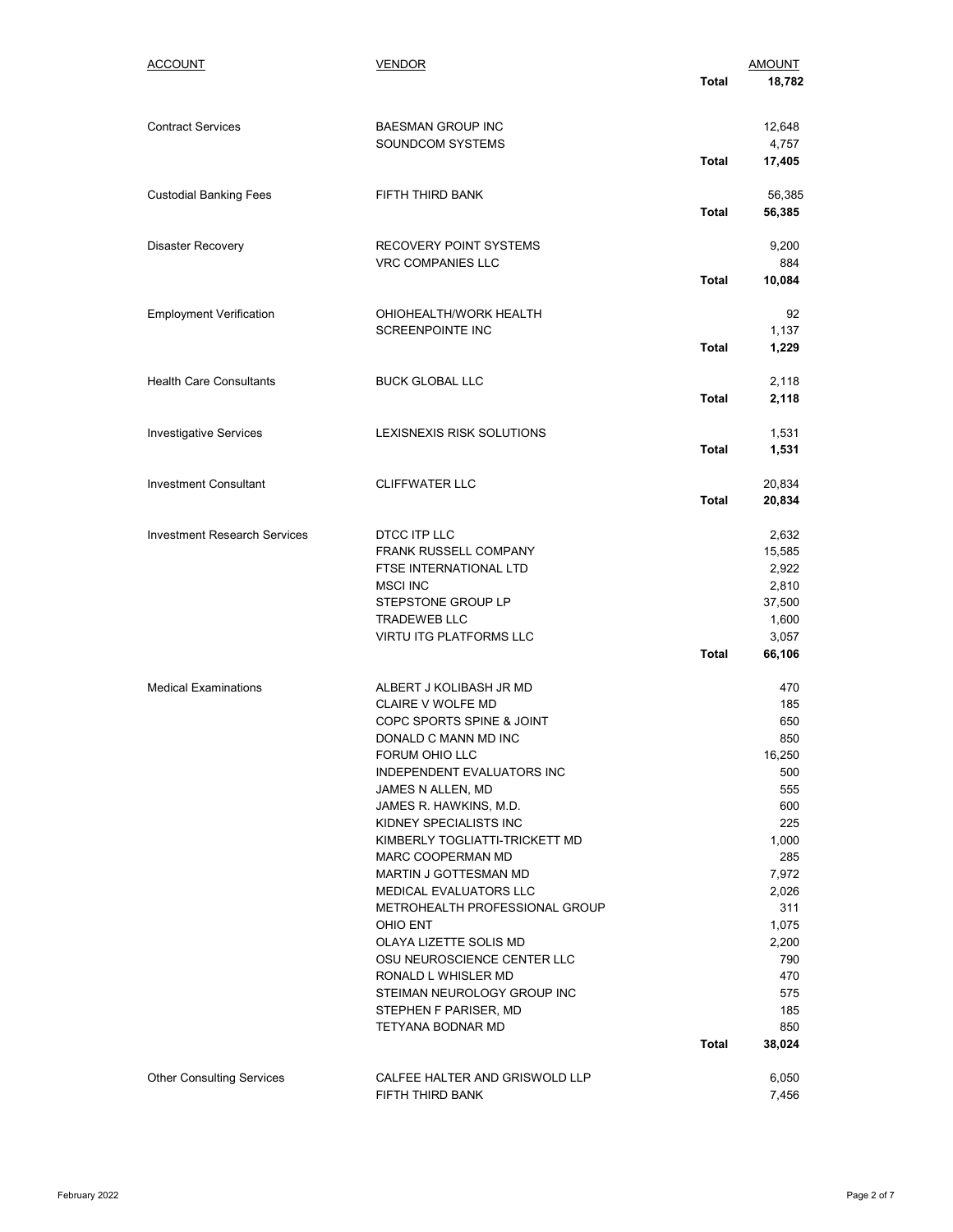| <b>ACCOUNT</b>                            | <b>VENDOR</b>                                           |              | <u>AMOUNT</u>   |
|-------------------------------------------|---------------------------------------------------------|--------------|-----------------|
|                                           | FLEXIBLE BENEFIT ADMINISTRATORS INC                     |              | 412             |
|                                           | LESIC AND CAMPER COMMUNICATIONS                         |              | 2,500           |
|                                           | SAPERSTEIN ASSOCIATES INC                               |              | 11,351          |
|                                           |                                                         | Total        | 27,769          |
| Quotation and Analytic Service            | <b>BLOOMBERG FINANCE LP</b>                             |              | 495,743         |
|                                           | ICE DATA INDICES LLC                                    |              | 87              |
|                                           | LONDON STOCK EXCHANGE                                   |              | 48,091          |
|                                           | <b>NYSE MARKET INC</b>                                  |              | 2,383           |
|                                           | OPTIONS PRICE REPORTING AUTHORITY LLC<br><b>TSX INC</b> |              | 504<br>407      |
|                                           |                                                         | Total        | 547,215         |
|                                           |                                                         |              |                 |
| <b>Recruitment Fees</b>                   | CFA SOCIETY OF COLUMBUS                                 |              | 200             |
|                                           | <b>MAYFLOWER TRANSIT LLC</b>                            |              | 4,250           |
|                                           | YOURMEMBERSHIP.COM INC                                  |              | 1,035           |
|                                           |                                                         | <b>Total</b> | 5,485           |
|                                           | <b>Total Professional and Technical Services</b>        |              | 900,333         |
| <b>Repairs and Maintenance</b>            |                                                         |              |                 |
| <b>Building Maintenance and Equipment</b> | AMBIUS LLC 05                                           |              | 1,573           |
|                                           | <b>BROWN SUPPLY CO</b>                                  |              | 2,701           |
|                                           | BUCKEYE POWER SALES CO INC                              |              | 487             |
|                                           | <b>CARTER LUMBER</b>                                    |              | 1,530           |
|                                           | CHEM-AQUA                                               |              | 725             |
|                                           | COLUMBUS TEMPERATURE CONTROL CO                         |              | 476             |
|                                           | <b>FIBERCARE</b><br>FIFTH THIRD BANK-CORP CARD          |              | 4,390<br>1,777  |
|                                           | <b>GLOBE WINDOW CLEANING</b>                            |              | 817             |
|                                           | <b>GLOBE WINDOW CLEANING INC</b>                        |              | 3,583           |
|                                           | <b>GRAINGER INC</b>                                     |              | 2,711           |
|                                           | HARD FIRE SUPPRESION SYSTEMS                            |              | 7,399           |
|                                           | JOHNSON CONTROLS INC                                    |              | 1,536           |
|                                           | JOHNSTONE SUPPLY                                        |              | 169             |
|                                           | LINDE GAS AND EQUIPMENT INC                             |              | 31              |
|                                           | LOWES BUSINESS ACCOUNT                                  |              | 260             |
|                                           | PARKING MARKING                                         |              | 3,595           |
|                                           | PRECISION CHEMICAL LLC                                  |              | 2,469           |
|                                           | PROTEGIS FIRE AND SAFETY                                |              | 232             |
|                                           | <b>QUALITY MASONRY COMPANY INC</b><br>SPEER MECHANICAL  |              | 5,000<br>10,382 |
|                                           | STEFFENS SHULTZ INC                                     |              | 2,940           |
|                                           | <b>TERMINIX</b>                                         |              | 400             |
|                                           | <b>VERTIV CORPORATION</b>                               |              | 400             |
|                                           | <b>VRC COMPANIES LLC</b>                                |              | 168             |
|                                           | <b>WESTWATER SUPPLY CO</b>                              |              | 1,139           |
|                                           |                                                         | <b>Total</b> | 56,890          |
| Copiers                                   | BLUE TECHNOLOGIES COLUMBUS INC                          |              | 3               |
|                                           | CANON FINANCIAL SERVICES INC                            |              | 3,804           |
|                                           | COMDOC, INC                                             |              | 115             |
|                                           | GORDON FLESCH CO INC                                    |              | 1,237           |
|                                           | <b>IMPACT NETWORKING LLC</b>                            |              | 76              |
|                                           | MODERN OFFICE METHODS INC                               |              | 871             |
|                                           |                                                         | <b>Total</b> | 6,106           |
| Data Processing Equipment                 | <b>BLOOMBERG FINANCE LP</b>                             |              | 2,000           |
|                                           | CDW GOVERNMENT INC                                      |              | 5,485           |
|                                           | <b>CLOUDFLARE INC</b>                                   |              | 1,900           |
|                                           | FIFTH THIRD BANK-CORP CARD                              |              | 953             |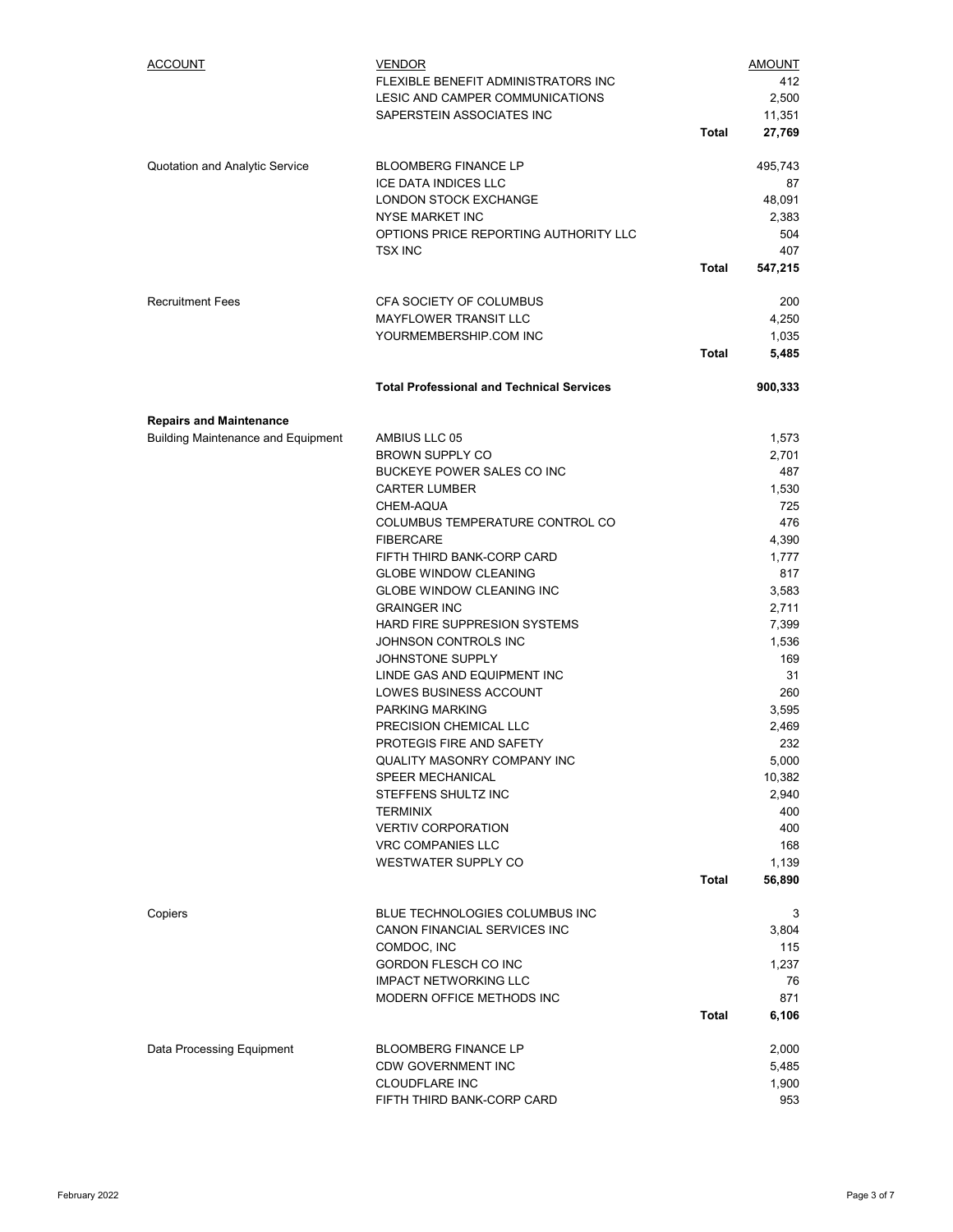| <b>ACCOUNT</b>                | <b>VENDOR</b>                                                  |              | <b>AMOUNT</b>              |
|-------------------------------|----------------------------------------------------------------|--------------|----------------------------|
|                               | <b>GENUITEC LLC</b>                                            |              | 280                        |
|                               | <b>IDAUTOMATION.COM INC</b>                                    |              | 149                        |
|                               | <b>INCONTACT INC</b>                                           |              | 1,056                      |
|                               | <b>INFORMATION MANAGEMENT SERVICES</b>                         |              | 2,232                      |
|                               | <b>IOVATION INC</b>                                            |              | 10,017                     |
|                               | <b>IVANTI INC</b>                                              |              | 7,462                      |
|                               | LINODE.COM                                                     |              | 60                         |
|                               | <b>LOGMEIN USA INC</b>                                         |              | 2,388                      |
|                               | MISC. RECEIPTS                                                 |              | (1, 107)                   |
|                               | MNJ TECHNOLOGIES DIRECT INC                                    |              | 141                        |
|                               | <b>MYTHICS INC</b>                                             |              | 7,326                      |
|                               | SHI CORP                                                       |              | 2,081                      |
|                               | SNOWBOUND SOFTWARE CORPORATION                                 |              | 3,653                      |
|                               | <b>WISTIA INC</b>                                              |              | 707                        |
|                               |                                                                | Total        | 46,783                     |
| Property Tax and Leases       | HOLLINGSWORTH CAPITAL PARTNERS COLS LLC                        |              | 9,056                      |
|                               |                                                                | <b>Total</b> | 9,056                      |
|                               |                                                                |              |                            |
| Safety & Security Equipment   | ATLAS INDUSTRIAL CONTRACTORS LTD<br>FIFTH THIRD BANK-CORP CARD |              | 910<br>46                  |
|                               |                                                                | <b>Total</b> | 956                        |
|                               |                                                                |              |                            |
| <b>Trash Removal</b>          | REPUBLIC SERVICES #046                                         |              | 393                        |
|                               | WASTE MANAGEMENT INC                                           |              | 373                        |
|                               |                                                                | <b>Total</b> | 766                        |
|                               | <b>Total Repairs and Maintenance</b>                           |              | 120,557                    |
|                               |                                                                |              |                            |
| <b>Travel and Vehicles</b>    |                                                                |              |                            |
|                               | FIFTH THIRD BANK-CORP CARD                                     |              | 44                         |
| Gasoline                      |                                                                |              |                            |
|                               |                                                                | <b>Total</b> | 44                         |
| <b>Staff and Board Travel</b> | AMERICAN EXPRESS COMPANY                                       |              | 649                        |
|                               | ARTHUR B. LARD                                                 |              | 124                        |
|                               | <b>CAROL L CORRETHERS</b>                                      |              | 200                        |
|                               | <b>CARTER B DAVIS</b>                                          |              | 65                         |
|                               | <b>CLAUDIA HERRINGTON</b>                                      |              | 14                         |
|                               | DALE L PRICE                                                   |              | 163                        |
|                               | DANIEL M MOSS                                                  |              | 45                         |
|                               | <b>IRENE T BLACK</b>                                           |              |                            |
|                               | <b>JACOB R CLARK</b>                                           |              |                            |
|                               | <b>JEFFREY A RHODES</b>                                        |              |                            |
|                               | MISCELLANEOUS EXPENSE                                          |              | 889<br>102<br>173<br>8     |
|                               | <b>ROBERT MCFEE</b>                                            |              | 198                        |
|                               | <b>RUDY FICHTENBAUM</b>                                        |              | 88                         |
|                               | <b>SCOTT D ROULSTON</b>                                        |              |                            |
|                               | <b>SCOTT J HUNT</b>                                            |              |                            |
|                               | WILLIAM A SHURMAN                                              |              |                            |
|                               |                                                                | Total        | 327<br>677<br>547<br>4,269 |
|                               |                                                                |              |                            |
| Vehicle Maintenance           | FIFTH THIRD BANK-CORP CARD                                     |              | 137                        |
|                               | MOO MOO CAR WASH                                               | <b>Total</b> | 35<br>172                  |
|                               |                                                                |              |                            |
|                               | <b>Total Travel and Vehicles</b>                               |              | 4,485                      |
| <b>Communications</b>         |                                                                |              |                            |
| <b>Courier Services</b>       | <b>FEDEX</b>                                                   |              | 166                        |
|                               | RAINBOW EXPRESS INC                                            |              | 1,162                      |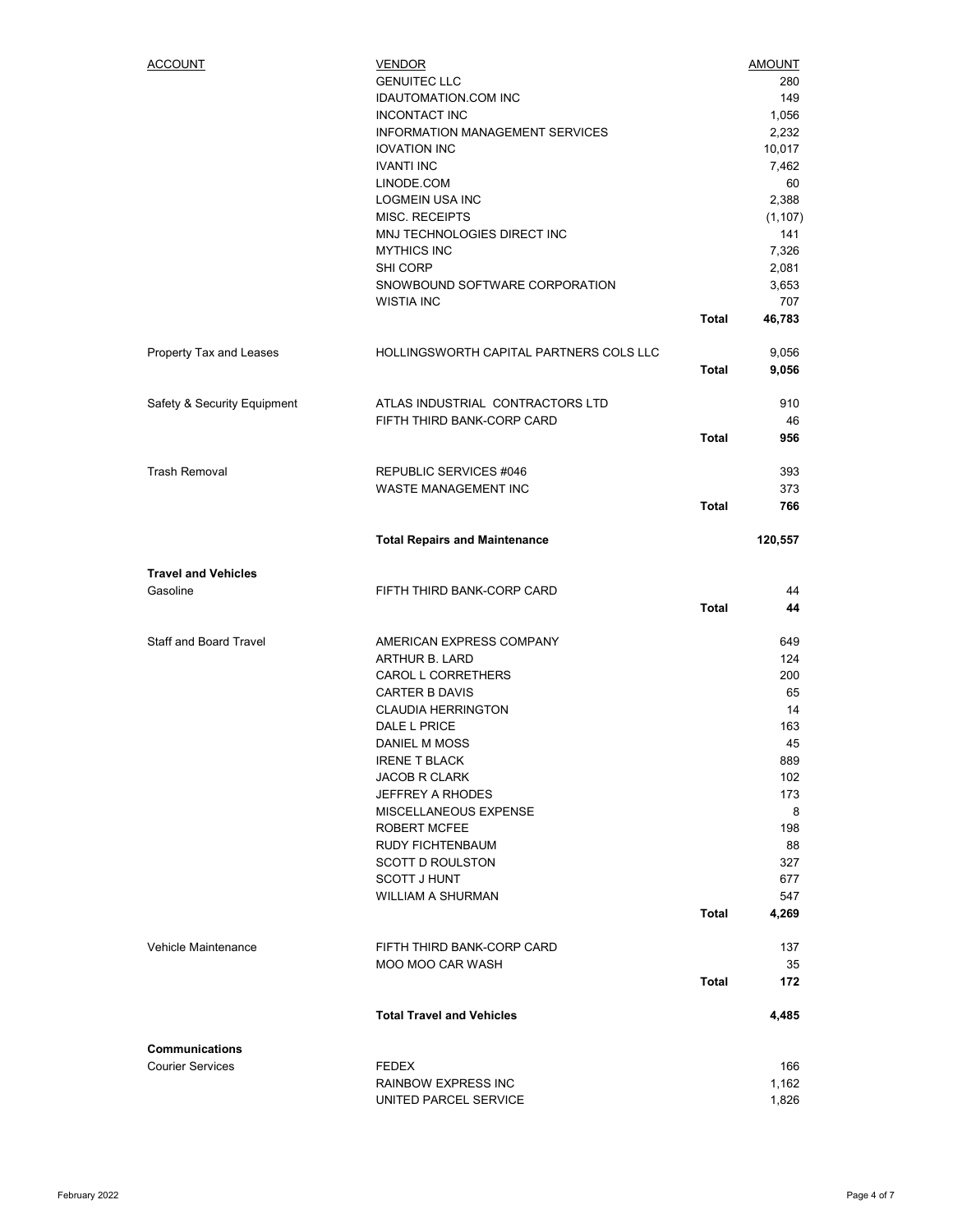| <b>ACCOUNT</b>                                             | <b>VENDOR</b>                                              |              | <b>AMOUNT</b>   |
|------------------------------------------------------------|------------------------------------------------------------|--------------|-----------------|
|                                                            |                                                            | <b>Total</b> | 3,154           |
| <b>Outsourced Distribution</b>                             | <b>BAESMAN GROUP INC</b>                                   |              | 212             |
|                                                            |                                                            | <b>Total</b> | 212             |
| Postage                                                    | <b>HOPKINS PRINTING INC</b>                                |              | 75              |
|                                                            | LORTON DATA INC.                                           |              | 283             |
|                                                            | <b>MISC. RECEIPTS</b>                                      |              | (82)            |
|                                                            | TREASURER STATE OF OHIO                                    | Total        | 8,670<br>8,946  |
|                                                            |                                                            |              |                 |
| Printing                                                   | <b>BAESMAN GROUP INC</b>                                   |              | 6,701           |
|                                                            | CAPITOL SQUARE PRINTING                                    |              | 2,768           |
|                                                            |                                                            | <b>Total</b> | 9,469           |
| Telecommunications                                         | AT&T                                                       |              | 116             |
|                                                            | CHARTER COMMUNICATIONS                                     |              | 496             |
|                                                            | <b>COMMANDLINK LLC</b>                                     |              | 2,088           |
|                                                            | <b>T-MOBILE</b>                                            |              | 37              |
|                                                            | TREASURER STATE OF OHIO                                    |              | 652             |
|                                                            | <b>VERIZON BUSINESS</b><br><b>VERIZON WIRELESS</b>         |              | 26,221<br>3,670 |
|                                                            | <b>WOW BUSINESS</b>                                        |              | 1,792           |
|                                                            |                                                            | <b>Total</b> | 35,072          |
|                                                            |                                                            |              |                 |
|                                                            | <b>Total Communications</b>                                |              | 56,853          |
| <b>Utilities</b>                                           |                                                            |              |                 |
| Electricity                                                | AMERICAN ELECTRIC POWER                                    |              | 56,201          |
|                                                            | CITY OF WESTERVILLE                                        | <b>Total</b> | 2,608<br>58,809 |
|                                                            |                                                            |              |                 |
| <b>Natural Gas</b>                                         | COLUMBIA GAS OF OHIO                                       |              | 4,946           |
|                                                            | UNITED ENERGY TRADING, LLC                                 |              | 42,209          |
|                                                            |                                                            | Total        | 47,155          |
| Water                                                      | <b>COLUMBUS CITY TREASURER</b>                             |              | 2,820           |
|                                                            |                                                            | <b>Total</b> | 2,820           |
|                                                            | <b>Total Utilities</b>                                     |              | 108,784         |
|                                                            |                                                            |              |                 |
| <b>Supplies and Materials</b><br><b>Equipment Supplies</b> | <b>CDW GOVERNMENT INC</b>                                  |              | 399             |
|                                                            | <b>FASTSIGNS</b>                                           |              | 100             |
|                                                            | FIFTH THIRD BANK-CORP CARD                                 |              | 537             |
|                                                            | <b>GORDON FOOD SERVICE</b>                                 |              | 1,790           |
|                                                            | <b>I SUPPLY COMPANY</b>                                    |              | 2.618           |
|                                                            | <b>MISC. RECEIPTS</b>                                      |              | (60)            |
|                                                            | MNJ TECHNOLOGIES DIRECT INC                                |              | 4,553           |
|                                                            | RR DONNELLEY AND SONS COMPANY<br><b>SPIRAL BINDING LLC</b> |              | 7,672           |
|                                                            |                                                            | Total        | 358<br>17,967   |
|                                                            |                                                            |              |                 |
| <b>Food Service Supplies</b>                               | AVI FOOD SYSTEMS INC<br>FIFTH THIRD BANK-CORP CARD         |              | 1,909<br>73     |
|                                                            | <b>GORDON FOOD SERVICE</b>                                 |              | 10,874          |
|                                                            | KROGER-COLUMBUS CUSTOMER CHARGES                           |              | 318             |
|                                                            | <b>MATTHEW CHRISTY</b>                                     |              | 5               |
|                                                            | <b>MISC. RECEIPTS</b>                                      |              | (1,426)         |
|                                                            | <b>SAM'S CLUB</b>                                          |              | 110             |
|                                                            | <b>STRS OHIO</b>                                           |              | (4, 335)        |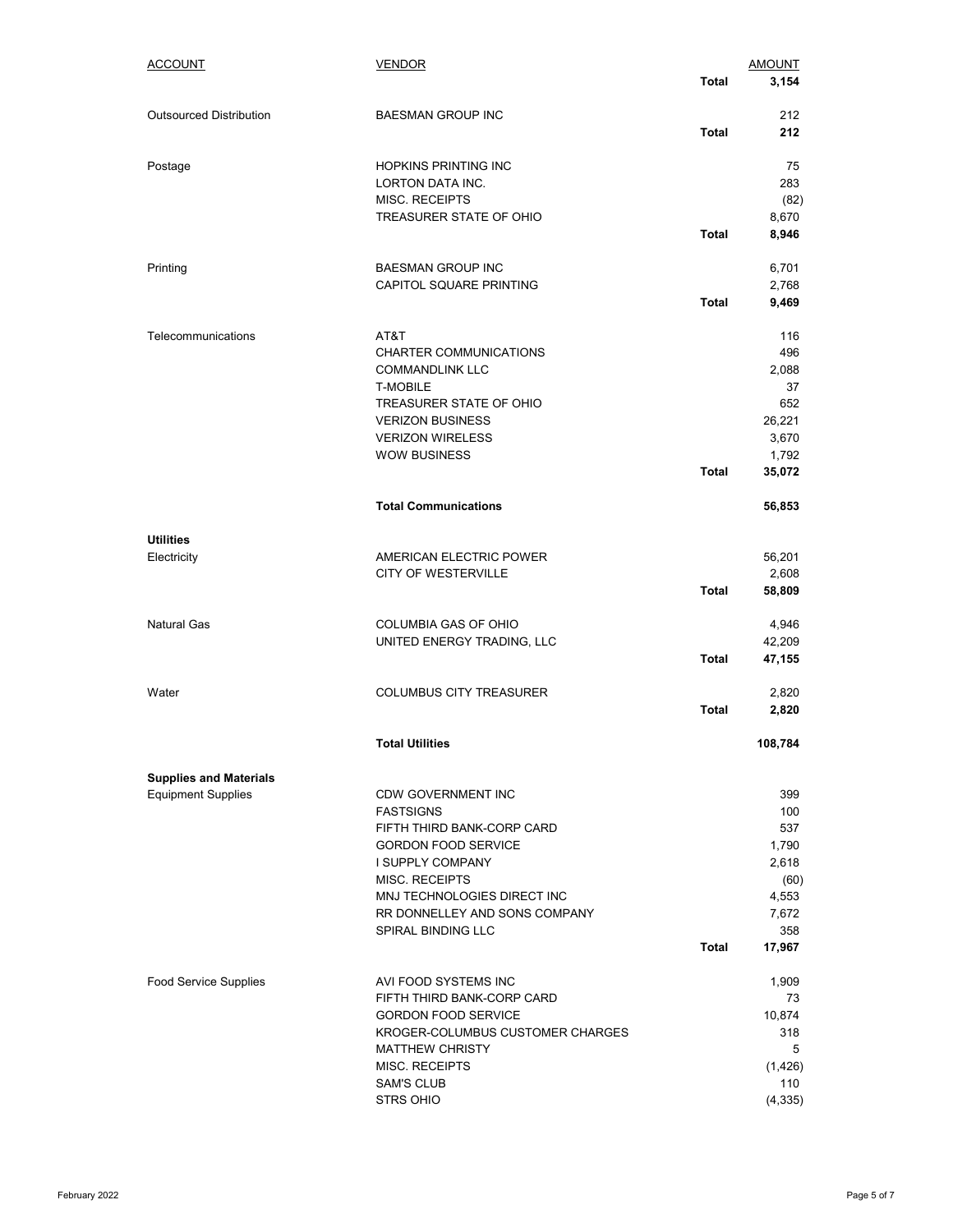| <b>ACCOUNT</b>                  | <b>VENDOR</b><br>TREASURER STATE OF OHIO        | <b>Total</b> | AMOUNT<br>307<br>7,835 |
|---------------------------------|-------------------------------------------------|--------------|------------------------|
|                                 |                                                 |              |                        |
| <b>Office Supplies</b>          | <b>BLICK ART MATERIALS</b>                      |              | 661                    |
|                                 | CAPITOL OFFICE SUPPLY                           |              | 166                    |
|                                 | CENTRAL OHIO COPIER SUPPLY                      |              | 2,175                  |
|                                 | EPIC BUSINESS ESSENTIALS                        |              | 529                    |
|                                 | <b>GRAINGER INC</b>                             |              | 95                     |
|                                 | PITNEY BOWES INC                                |              | 434                    |
|                                 | STAPLES BUSINESS ADVANTAGE                      |              | 748                    |
|                                 |                                                 | Total        | 4,808                  |
| Publications/Subscriptions      | <b>BARRON'S</b>                                 |              | 239                    |
|                                 | CRAIN COMMUNICATIONS INC                        |              | 129                    |
|                                 | <b>DIRECTV</b>                                  |              | 195                    |
|                                 | FIFTH THIRD BANK-CORP CARD                      |              | 467                    |
|                                 | <b>HRDIRECT</b>                                 |              | 84                     |
|                                 | <b>JORDAN WINTERS</b>                           |              | 34                     |
|                                 | SALARY.COM LLC                                  |              | 1,045                  |
|                                 | THE NEW YORK TIMES                              |              | 5,135                  |
|                                 | THE WALL STREET JOURNAL                         |              | 477                    |
|                                 | <b>THOMSON REUTERS-WEST</b>                     |              | 954                    |
|                                 | <b>USA TODAY</b>                                |              | 344                    |
|                                 |                                                 | Total        | 9,103                  |
| Uniforms                        | <b>CINTAS CORPORATION</b>                       |              | 4,059                  |
|                                 | UNIFIRST CORPORATION                            |              | 400                    |
|                                 |                                                 | <b>Total</b> | 4,459                  |
|                                 | <b>Total Supplies and Materials</b>             |              | 44,172                 |
| <b>Other Expenses</b>           |                                                 |              |                        |
| <b>Conferences and Seminars</b> | AMERICAN PAYROLL INSTITUTE INC                  |              | 35                     |
|                                 | HUMAN RESOURCES ASSOCIATION-CENTRAL OH          |              | 10                     |
|                                 | <b>INVESTMENT TRAINING CONSULTING INSTITUTE</b> |              | 1.795                  |
|                                 | LYNN A HOOVER                                   |              | 149                    |
|                                 | MICHELE MOWERY                                  |              | 25                     |
|                                 | REBECCA L RYAN                                  |              | 149                    |
|                                 | <b>STANTON WEST</b>                             |              | 305                    |
|                                 | SUE E WARD                                      |              | 199                    |
|                                 | THE COMMUNICATIONS BOARD LLC                    |              | 949                    |
|                                 | THE CONFERENCE THAT COUNTS                      |              | 1,080                  |
|                                 | THOMAS S COUNTS                                 |              | 475                    |
|                                 |                                                 | Total        | 5,171                  |
| Dues and Licenses               | <b>AFCOM</b>                                    |              | 325                    |
|                                 | AMERICAN PAYROLL INSTITUTE INC                  |              | 262                    |
|                                 | ANGELA MAY                                      |              | 70                     |
|                                 | ASSOCIATION FOR FACILITIES ENGINEERS            |              | 250                    |
|                                 | <b>COLUMBUS CITY TREASURER</b>                  |              | 503                    |
|                                 | <b>DAVID K ROBINSON</b>                         |              | 400                    |
|                                 | DEBRA L HULAND                                  |              | 1,000                  |
|                                 | FIFTH THIRD BANK-CORP CARD                      |              | 180                    |
|                                 | INTERNATIONAL ASSOC OF ADMIN PROFESS            |              | 150                    |
|                                 | KATHY K HOFFMANNBECK                            |              | 159                    |
|                                 | LYNN A HOOVER                                   |              | 385                    |
|                                 | <b>MARCY L HILL</b>                             |              | 130                    |
|                                 | <b>MARIA MURATORI</b>                           |              | 35                     |
|                                 | NARASIMHA R VADREVU                             |              | 1,000                  |
|                                 | NATIONAL PENSION EDUCATION ASSOCIATION          |              | 800                    |
|                                 | OHIO SOCIETY OF CPAS                            |              | 385                    |